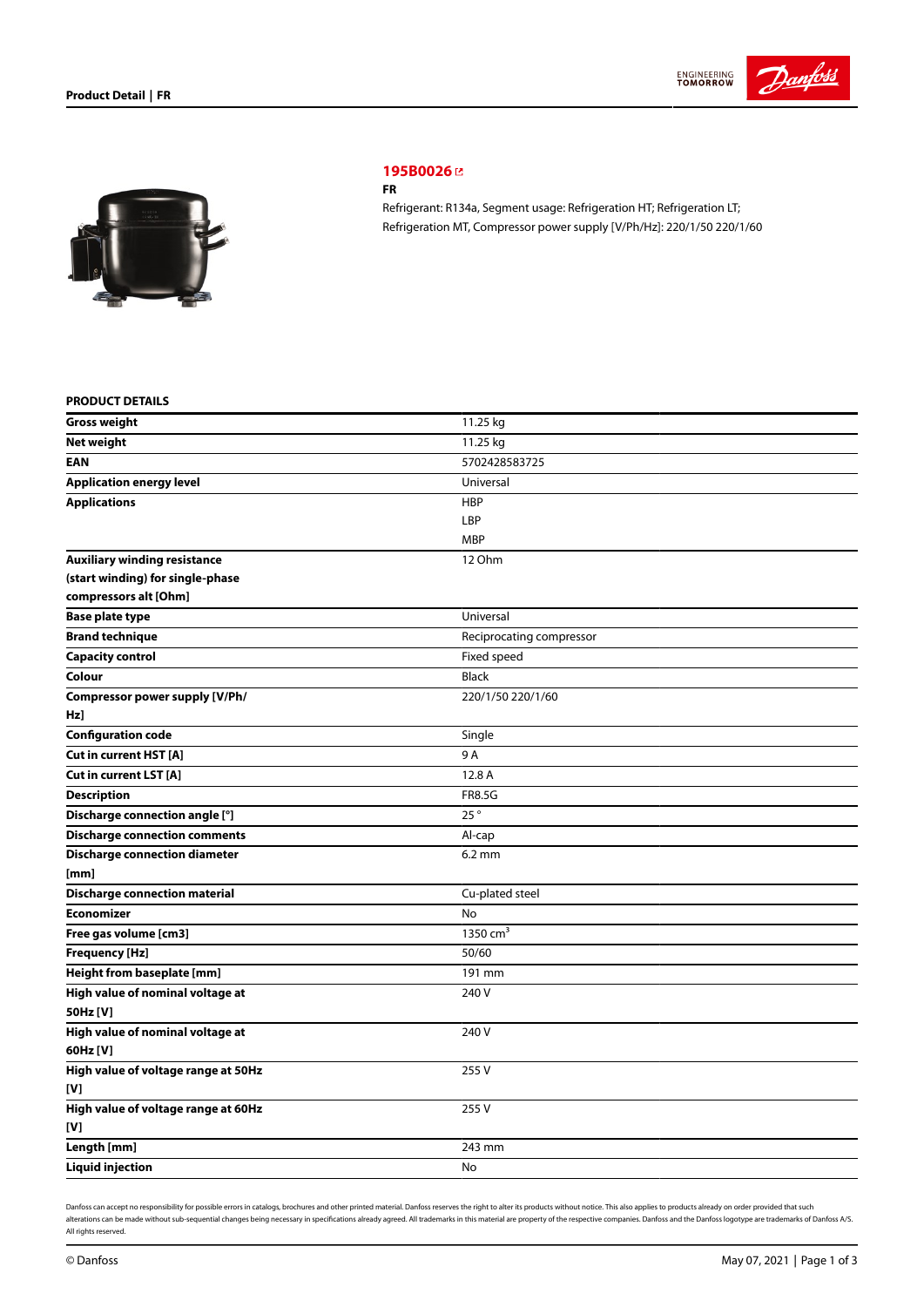



| <b>PRODUCT DETAILS</b>                  |                        |
|-----------------------------------------|------------------------|
| Low value of nominal voltage at         | 220V                   |
| 50Hz [V]                                |                        |
| Low value of nominal voltage at         | 220V                   |
| 60Hz [V]                                |                        |
| Low value of voltage range at 50Hz      | 187 V                  |
| [V]                                     |                        |
| Low value of voltage range at 60Hz      | 187 V                  |
| [V]                                     |                        |
| LRA HST 60Hz [A]                        | 9 A                    |
| <b>LRA HST [A]</b>                      | 9A                     |
| <b>LRA LST [A]</b>                      | 8.4 A                  |
| Main winding resistance for single-     | 8.9 Ohm                |
| phase compressors [Ohm]                 |                        |
| <b>Model number</b>                     | <b>FR8.5G</b>          |
| <b>Motor type</b>                       | <b>CSIR</b>            |
|                                         | <b>RSIR</b>            |
| No. of phases (compressor)              | 1                      |
| Nominal cooling capacity 60 kBTU/       | 2.46 kBtu/h            |
| h                                       |                        |
| <b>Nominal cooling capacity at 60Hz</b> | 0.7 kW                 |
| Oil quantity [cm3]                      | 450 $cm3$              |
| Oil type                                | <b>POE</b>             |
| <b>Packing format</b>                   | Single pack            |
| <b>Packing quantity</b>                 | 1                      |
| <b>Phase</b>                            | 1                      |
| Process connection angle [°]            | $30^{\circ}$           |
| <b>Process connection comments</b>      | Al-cap                 |
| <b>Process connection diameter [mm]</b> | $6.2 \text{ mm}$       |
| <b>Process connection material</b>      | Cu-plated steel        |
| Refrigerant                             | R134a                  |
| Refrigerant charge [kg] [Max]           | 0.9 <sub>kg</sub>      |
| <b>RLA</b>                              | 1.60A                  |
| Rotational speed at 50Hz [rpm]          | 3000 rpm               |
| Rotational speed at 60Hz [rpm]          | 3600 rpm               |
| <b>Segment usage</b>                    | Refrigeration LT       |
|                                         | Refrigeration MT       |
|                                         | Refrigeration HT       |
| <b>Start capacitor capacitance</b>      | 80 µF                  |
| Suction connection angle [°]            | 30°                    |
| <b>Suction connection comments</b>      | Al-cap                 |
| <b>Suction connection diameter [mm]</b> | 8.2 mm                 |
| <b>Suction connection material</b>      | Cu-plated steel        |
| Swept volume [cm3]                      | $7.95$ cm <sup>3</sup> |
| <b>Technology</b>                       | Reciprocating          |
| <b>Total height [mm]</b>                | 196 mm                 |
| <b>Type</b>                             | FR                     |
| <b>Type designation</b>                 | Compressor             |
| Voltage 50Hz [V]                        | 220V                   |
| Voltage 50Hz [V] [Max]                  | 240 V                  |
| Voltage 60Hz [V]                        | 220V                   |
| Voltage 60Hz [V] [Max]                  | 240 V                  |
| Width [mm]                              | 156 mm                 |

Danfoss can accept no responsibility for possible errors in catalogs, brochures and other printed material. Danfoss reserves the right to alter its products without notice. This also applies to products already on order pr alterations can be made without sub-sequential changes being necessary in specifications already agreed. All trademarks in this material are property of the respective companies. Danfoss and the Danfoss logotype are tradem All rights reserved.